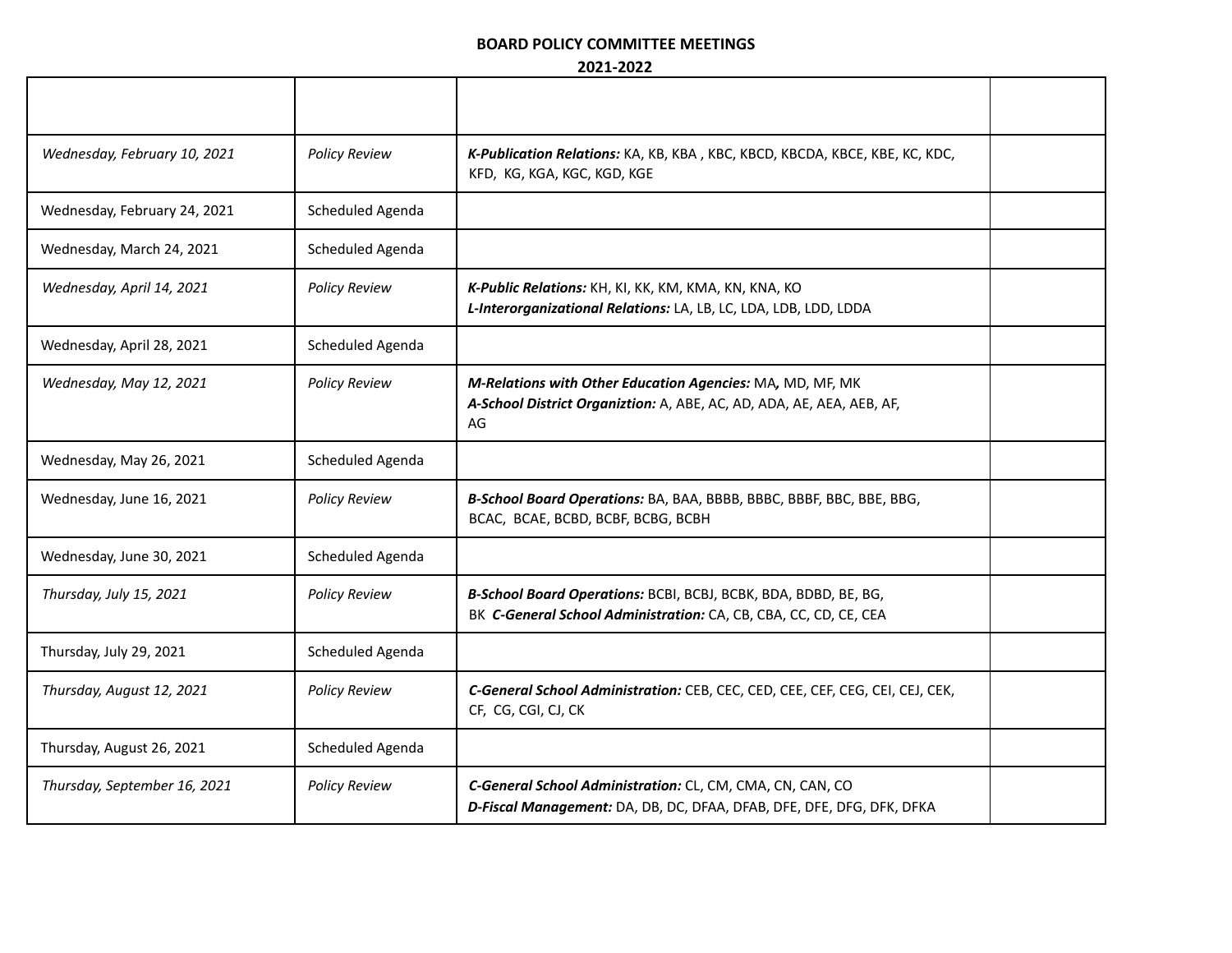| Thursday, September 30, 2021                                          | Scheduled Agenda     |                                                                                                                                                            |  |
|-----------------------------------------------------------------------|----------------------|------------------------------------------------------------------------------------------------------------------------------------------------------------|--|
| Thursday, October 14, 2021                                            | <b>Policy Review</b> | D-Fiscal Management: DFM, DH, DIC, DJB, DJE, DJEB, DJED, DJEE, DJEF, DJEG,<br>DJEJ, DJFA, DJFAB, DK, DKA                                                   |  |
| Thursday, October 28, 2021                                            | Scheduled Agenda     |                                                                                                                                                            |  |
| Thursday, November 11, 2021                                           | <b>Policy Review</b> | E-Business Management: EA, EB, EBA, EBB, EBBA, EBBC, EBBC Amended,<br>EBBD Deleted, EBBF, EBC, EBCA, EBD, EBE, EBI, EBJ                                    |  |
| Thursday, November ?, 2021 (this will<br>fall over the holiday break) | Scheduled Agenda     |                                                                                                                                                            |  |
| Thursday, December 16, 2021                                           | <b>Policy Review</b> | <b>E-Business Management:</b> EC, ECA, ECH, ED, EDAA, EE, EF<br>F-Facility Expansion Program: FA, FB, FD, FEDBA<br>G-Personnel: GA, GAA, GAAA, GAAB, GAABA |  |

## **BOARD POLICY COMMITTEE MEETINGS**

**2021-2022**

| Thursday, January 13, 2022                               | <b>Policy Review</b> | G-Personnel: GAAD, GAAE, GAAF, GACA, GACB, GACC, GACCA, GACD, GACE,<br>GAD, GAE, GAF, GAFA, GAG                   |  |
|----------------------------------------------------------|----------------------|-------------------------------------------------------------------------------------------------------------------|--|
| Thursday, January 27, 2022                               | Scheduled Agenda     |                                                                                                                   |  |
| Thursday, February 17, 2022                              | <b>Policy Review</b> | G-Personnel: GAH, GAHB, GAI, GAJ, GAK, GAM, GAN, GAO, GAOA, GAOB,<br>GAOC, GAOD, GAOE, GAOF                       |  |
| Thursday, March 3, 2022 (no board<br>meeting this week)  | Scheduled Agenda     |                                                                                                                   |  |
| Thursday, March 17, 2022 (no board<br>meeting this week) | <b>Policy Review</b> | <b>G-Personnel:</b> GAR, GARA, GARI, GARID, GBI, GBK, GBN, GBO, GBQA, GBR,<br>GBRC, GBRD, GBRE, GBRF, GBRG, GBRGB |  |
| Thursday, March 31, 2022                                 | Scheduled Agenda     |                                                                                                                   |  |
| Thursday, April 14, 2022                                 | <b>Policy Review</b> | G-Personnel: GBRGC, GBRH, GBRIBA, GBRJ, GBU, GCA, GCI, GCK, GCRF,<br>GCRG, GCRH, GCRI                             |  |